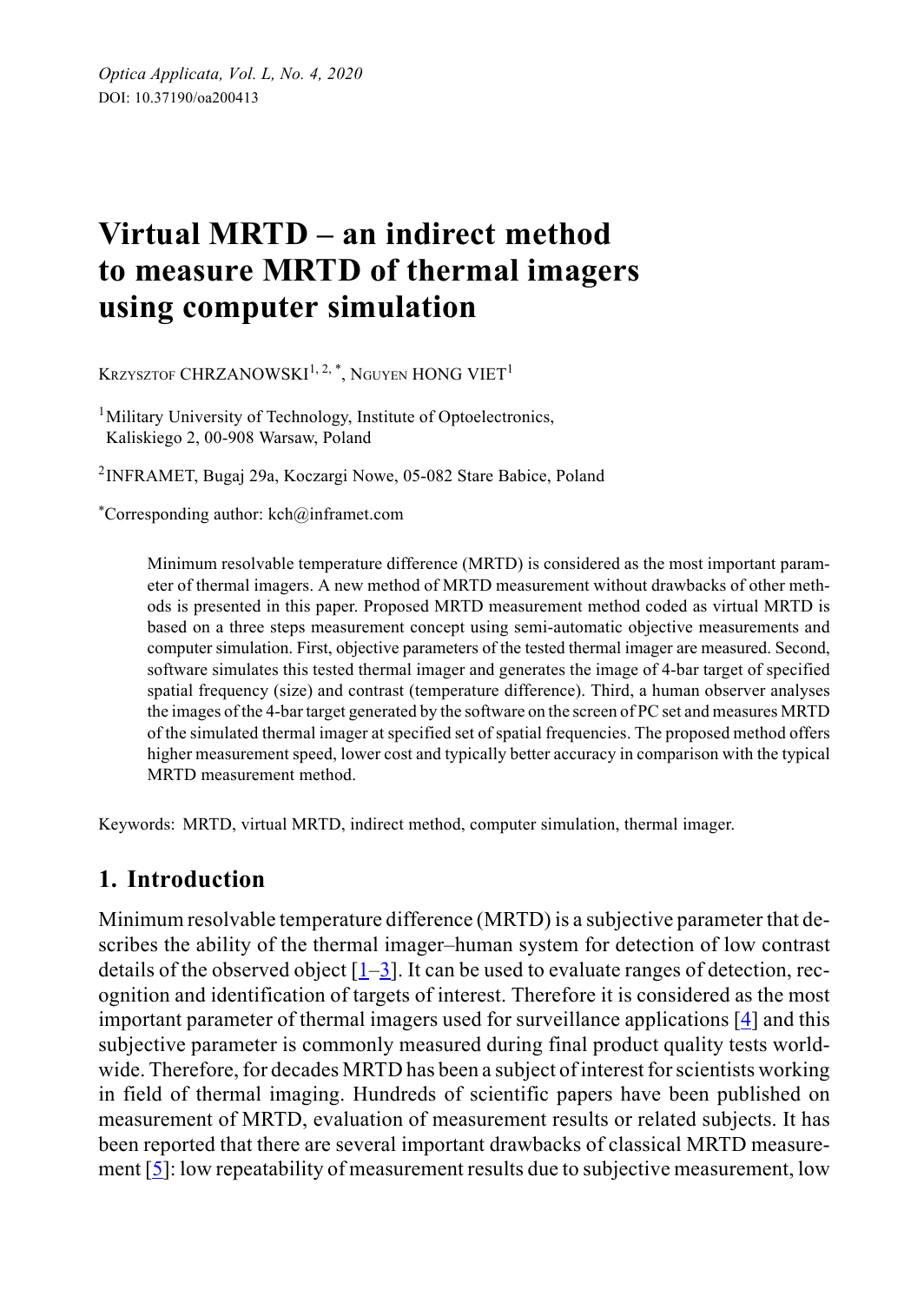speed of measurement, and phasing effects during measurements at spatial frequencies of the 4-bar target close to Nyquist frequency of the tested imager.

A series of improvements of classical MRTD measurement has been proposed  $[6-10]$  $[6-10]$ . There are at least four competing solutions to eliminate the mentioned above limitations of classical MRTD measurement method and to improve the accuracy of range prediction: auto MRTD, dynamic MRTD, triangle orientation discrimination (TOD) and minimum temperature difference perceived (MTDP). However each of these methods has some limitations and none has been fully accepted by international community. The result is that MRTD is still measured worldwide using a classical subjective method in spite of earlier mentioned limitations [\[4\]](#page-16-2).

A new method to measure MRTD of thermal imagers coded as virtual MRTD is presented in this paper. The proposed virtual MRTD measurement method is based on a concept of an indirect three steps measurement method using semi-automatic measurement of imager objective parameters and computer simulation of this imager. The proposed method eliminates earlier mentioned drawbacks of the classical MRTD measurement method.

#### **2. Classical MRTD measurement method**

MRTD is defined as a function of a minimum temperature difference between the standard 4-bar target and the uniform background required to resolve the thermal image of the bars by an observer *versus* spatial frequency of the target. It is a subjective parameter because the decision at what minimum temperature difference the bars of the projected image of the 4-bar target can be resolved is made by the human operator of the test system.

MRTD is typically measured using an image projector based on a reflective off-axis collimator that can project images of a set of 4-bar targets of different spatial frequency (target size) of regulated temperature difference. The observer adjusts temperature difference of an active 4-bar target to the lowest level at which 4-bar can be still resolved. The procedure is repeated for several 4-bar targets of different spatial frequency. In order to correct the so-called offset effect, the measurement is done both for positive and negative contrast. Finally, a threshold curve of spatial frequency and minimum resolvable temperature difference is built on basis of experiments (Fig. 1).

It is typically considered that the target bars are resolved if a human observer can see four separate bars at least at 50% of observation time or at least at 50% of nominal height of all four bars which are visible during observation time  $[4]$ . This measurement procedure is repeated for several observers (three observers are considered as minimum recommended number) and results are averaged.

The system for measurement of classical MRTD is typically built from a set of following blocks: off-axis reflective collimator, differential area blackbody, motorized rotary wheel, set of 4-bar targets, and a monitor (Fig. 2**a**). The first four blocks work as image projector. The task of the last block is to display a video image generated by a thermal imager.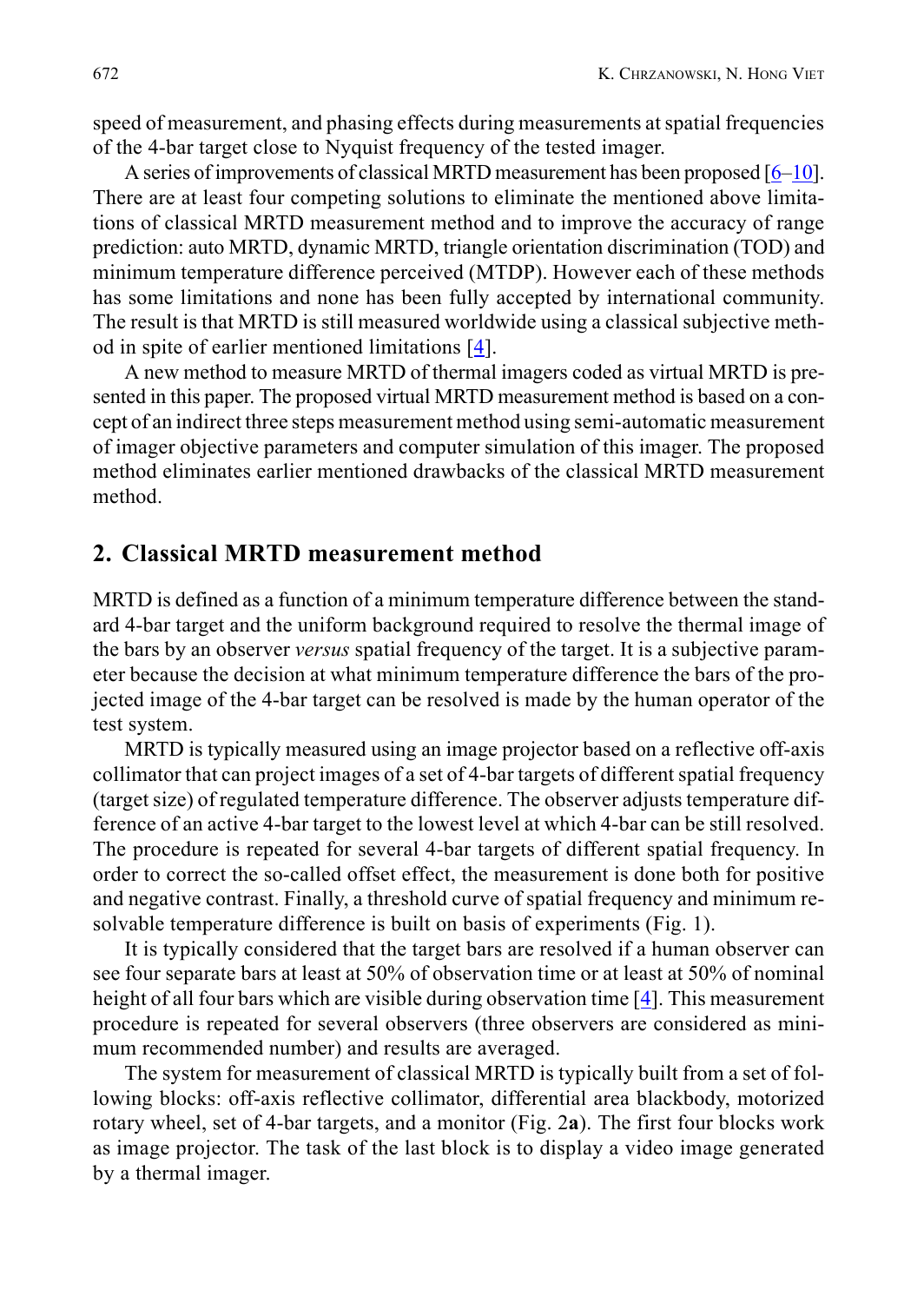

Fig. 1. MRTDs of exemplary thermal imager of three FOV.



Fig. 2. Classical system for MRTD measurement of thermal imagers: block diagram (**a**), projected images of two 4-bar targets (**b**, **c**).

This classical MRTD measurement method is characterized by several drawbacks:

- 1) subjective measurement,
- 2) slow speed of measurement,
- 3) high cost of a large set of 4-bar targets,
- 4) technical problems to manufacture high frequency 4-bar targets,

5) phasing effect close to Nyquist frequency of the tested imager that limits measurement accuracy.

Subjective character of MRTD measurement using a classical measurement method has some disadvantages and advantages. The disadvantages, because the results of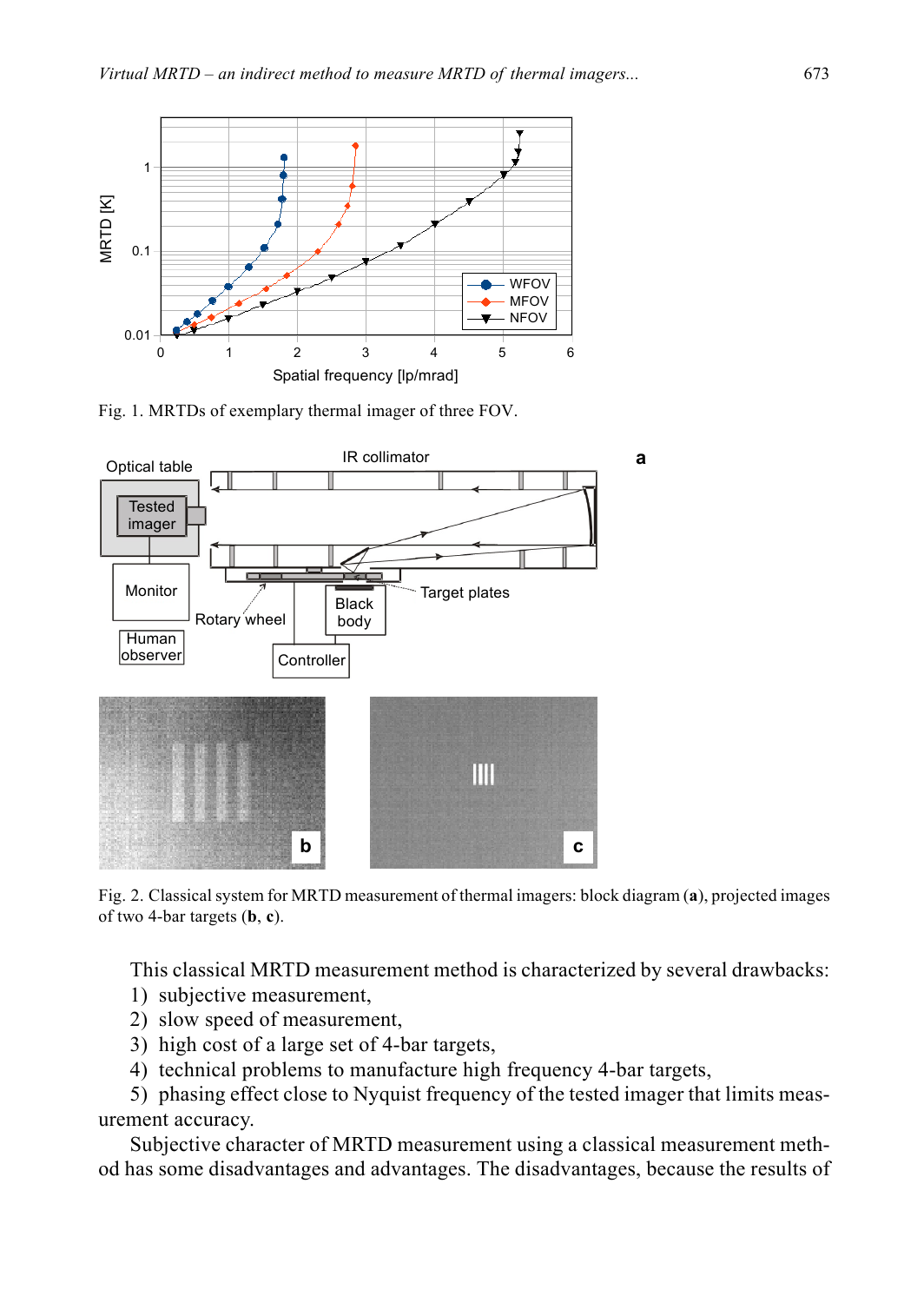MRTD measurement vary depending on observers. In detail, even the same observer can generate slightly different MRTD measurement results if tests are repeated. However, these drawbacks are reduced by using several observers for MRTD measurement and by averaging the measurement results. The advantage is the fact that surveillance thermal imagers that dominate the market are intended to be used by humans and therefore tests performed by humans increase test realism.

MRTD is not a single value parameter but a function. Therefore, if MRTD function is to be determined with good accuracy then it should be measured in a range from low frequency to high frequency slightly over Nyquist frequency. Practically it means that MRTD is to be measured at least five measurement points (values of spatial frequency). The measurements are to be done at both positive and negative contrast. Next, the measurements are often done for both vertical and horizontal orientation of the 4-bar target. Finally, the measurements are to be repeated by at least three observers. The result is that if MTRD of a long range thermal imager with three FOV is to be accurately measured (at least five points at every FOV, both positive and negative contrast, both vertical and horizontal orientation, three observers) then tested MRTD is to be measured at least 180 measurement points.

Time needed to change and to stabilize temperature of the blackbody from one temperature to another is typically at least 30 seconds. At the same time, typically a dozen of such changes is needed to find proper temperature difference for a single spatial frequency. Such a situation makes MRTD measurement very slow. Half a day or more is often needed to test a single multi-FOV thermal imager.

As it was earlier mentioned, MRTD is to be measured at at least 5 spatial frequencies. The range about the Nyquist frequency is critical. However, the Nyquist frequency of different thermal imagers varies significantly. Practically it means that it is necessary to have dozens of 4-bar targets to be able to do MRTD measurement of every thermal imager offered on the market. This high number of 4-bar targets needed for MRTD measurement generates significant cost. Lack of proper 4-bar targets is a common problem for many test teams because they do not have suitable targets that should be tested just now.

In addition, the measurement of MRTD of some modern thermal imagers requires using of 4-bar targets of extremely high spatial frequency in lp/mm up to 25 lp/mm or more. Practically it means that 4-bar targets having bars of width as small as 0.02 mm or less are needed. Manufacturing of any 4-bar having bars below 0.1 mm presents a technical challenge due to problems of how to achieve high accuracy of cutting rectangle holes in a thin metal sheet, to create a high emissivity coating and to keep high thermal stability of the target plate.

The phasing effect is a phenomenon when the ability to resolve bars of 4-bar target of spatial frequency close to Nyquist frequency depends on its angular position. Slight movement of an angular position can drastically change MRTD measurement results of undersampled thermal imagers (typical situation for great majority of thermal imagers).

The earlier presented limitations of a classical MRTD measurement method are known almost since the beginning of thermal imaging metrology. Therefore it is not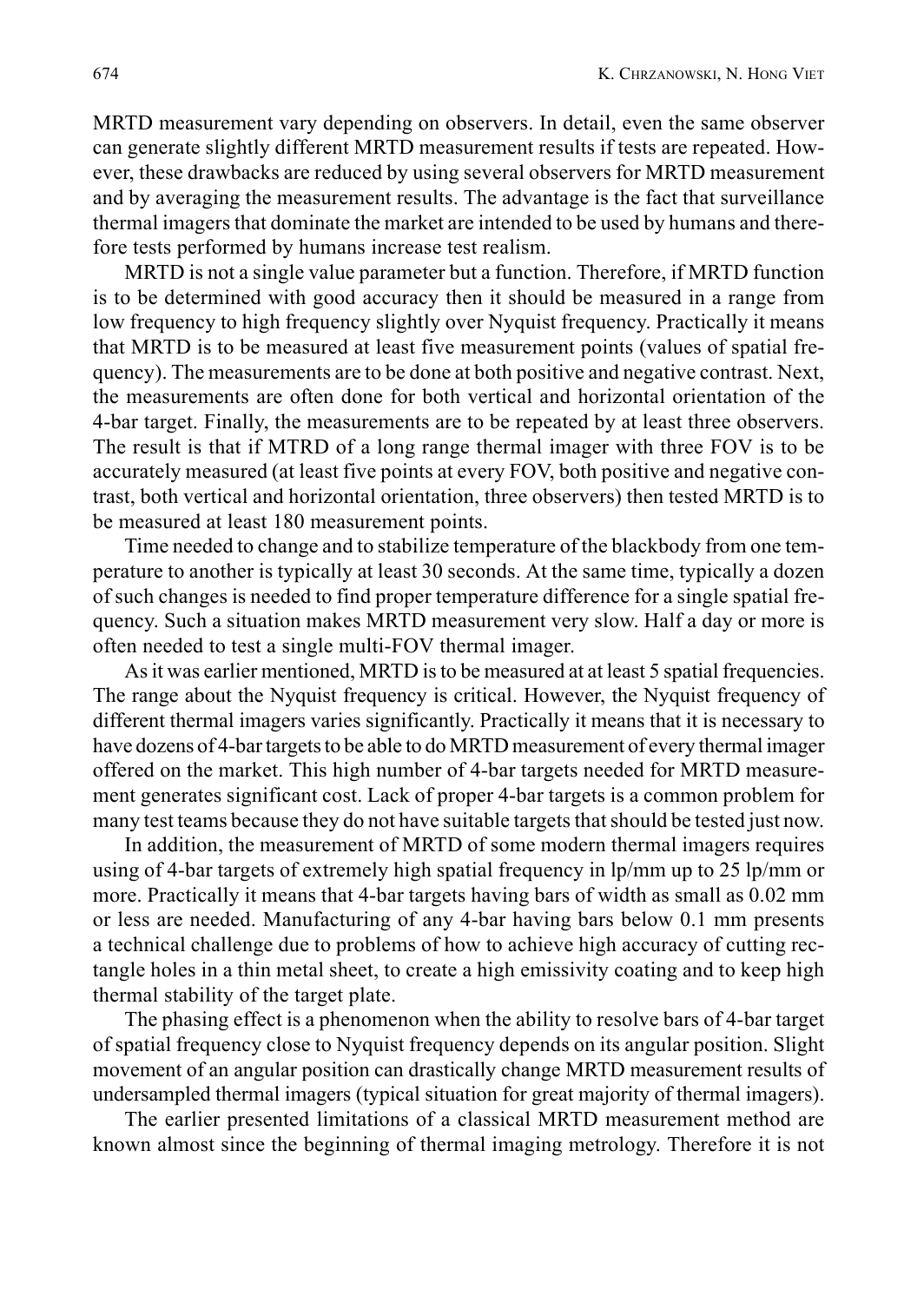surprising that at least from 1980s there are many scientific projects to develop solutions to overcome these limitations of classical MRTD.

### **3. Solutions to remove limitations of classical MRTD**

These solutions proposed in different literature sources to overcome limitations of classical MRTD can be divided basically into two groups:

- 1) Non-classical MRTD measurement methods,
- 2) New parameters that could replace the classical MRTD.

### **3.1. Non-classical MRTD measurement methods**

There are at least two widely used non-classical methods of measuring MRTD of thermal imagers that are known under following names: auto MRTD  $[5]$  and dynamic MRTD (DMRTD) [[6\]](#page-17-1).

Auto MRTD is a fully objective method to measure MRTD that proposes the calculation of MRTD on the basis of measured two objective parameters NETD and MTF.

In detail, auto MRTD is to be measured using a five steps algorithm:

1) Measure the classical subjective MRTD, and two objective parameters (NETD – noise equivalent temperature difference, and MTF – modulation transfer function) of a dozen of one type of thermal imagers.

2) Calculate the average classical MRTD, NETD, MTF for tested sample cameras.

3) Calculate the coefficient function  $K(v)$  as

$$
K(v) = \frac{\text{MRTD}(v) \text{MTF}(v)}{\text{NETD}} \tag{1}
$$

4) Measure MTF and NETD of new thermal imagers of unknown MRTD.

5) Calculate auto MRTD of new thermal imagers using the following formula:

$$
MRTD_{\text{auto}}(v) = \frac{K(v) \text{NETD}}{\text{MTF}(v)}
$$
\n(2)

Measurement of both MTF and NETD is fast and semi-automatic. Therefore the measurement time needed to determine the objective MRTD<sub>auto</sub> is much shorter than the time needed to measure the classical subjective MRTD. However, because the determination of  $K(v)$  requires preliminary testing of a sample of thermal imagers, MRTD<sub>auto</sub> can be used only in case of large production lines. Other drawbacks of the classical MRTD like costs of 4-bar targets, problems to manufacture small 4-bar targets, phasing effect close to Nyquist frequency are still valid.

The latter drawback of the classical MRTD is overcome by the second non-classical MRTD measurement method known as dynamic MRTD (DMRTD). This method is based on a concept to use dynamic 4-bar targets during MRTD tests. Practically it means that a 4-bar target is moving slowly in direction perpendicular to the bars with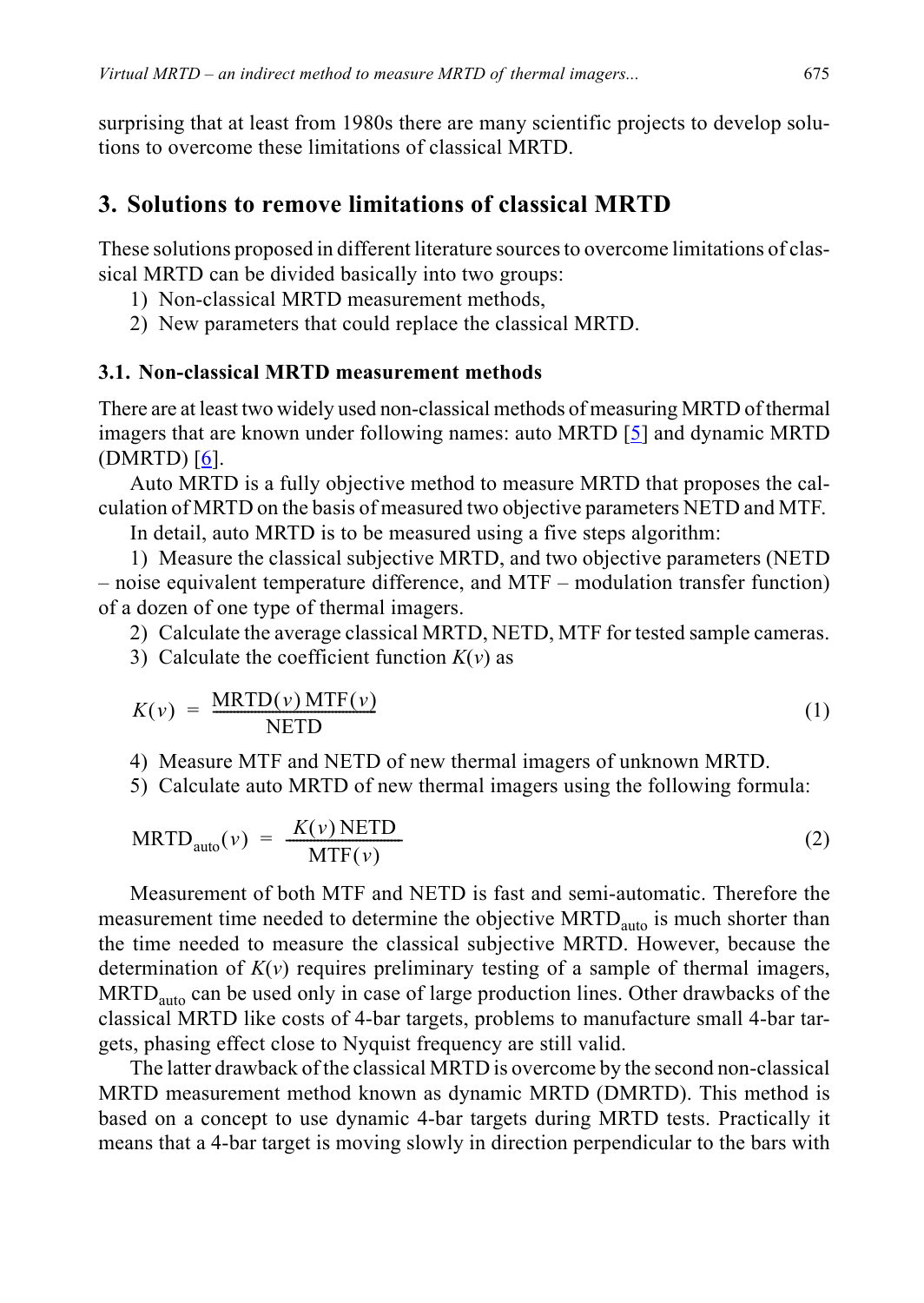a constant speed in FOV of the tested thermal imager. The problems of phase optimization and beat frequency disruption (phasing effects) of the 4-bar patterns can be fully eliminated. However, the integration time of the IR FPA, the human visual system and the imager MTF influence the results of the DMRTD test. Therefore an optimal speed for target motion varies from case to case and this fact is a significant limitation of the DMRTD method. A necessity to use sophisticated mechanics to ensure the precision movement of a 4-bar target (or collimator) is the second, even more important drawback of the DMRTD method.

#### **3.2. New parameters that could replace the classical MRTD**

There are two parameters that have high potential to replace the classical MRTD in future: triangle orientation discrimination (TOD) threshold  $[7-9]$  $[7-9]$  $[7-9]$  $[7-9]$ , and minimum temperature difference perceived (MTDP) [\[10](#page-17-2)].

TOD methodology is an alternative approach to characterize performance of thermal imagers using a non-periodic target (equilateral triangle) instead of a classical 4-bar target. In addition, three stages of measurements need to be followed to obtain TOD curve:

1) A target of an equilateral triangle of a specified edge size is projected at random of four possible orientations (up, down, left and right). The contrast of a target is to be varied from high to low. For each measuring point, a human observer must indicate the orientation of the triangle she/he sees several times, even if she/he is not sure what is a proper orientation. Each response is scored as right or wrong. Percent of correct responses for a given size and contrast can be changed from 25% (pure guesswork) to 100% (full clarity).

2) For each specified size of an equilateral triangle, a curve of a right definition of orientation is built. Contrast, where the probability of a right definition of orientation is 75% will be taken to account.

3) TOD curve is graphically built as a function of a triangle size *versus* contrast necessary for an observer to accurately (75%) resolve it.

Spatial frequency of the triangle is converted from an angular size by taking a square root of triangle area into milliradian. The concept and procedure of TOD measurement are clear and objective. TOD method has a number of advantages over the classical MRTD but also has disadvantages. The first limitation of the TOD method is to develop the equipment that enables generation of four random directions of an equilateral triangle target. The second is a difficult mathematical conversion from TOD to MRTD that is needed to calculate ranges of effective surveillance of the tested thermal imager. The last disadvantage is a high cost of a set of small triangle targets, the same drawback as of the classical method.

MTDP can be considered as the evolution of the classical MRTD concept [[11\]](#page-17-5). In MTDP measurement the minimum temperature difference can be accounted even when only three or two bars are resolved by an observer, with the 4-bar target at the optimum phase position. Therefore it is possible to measure MTDP at frequencies much over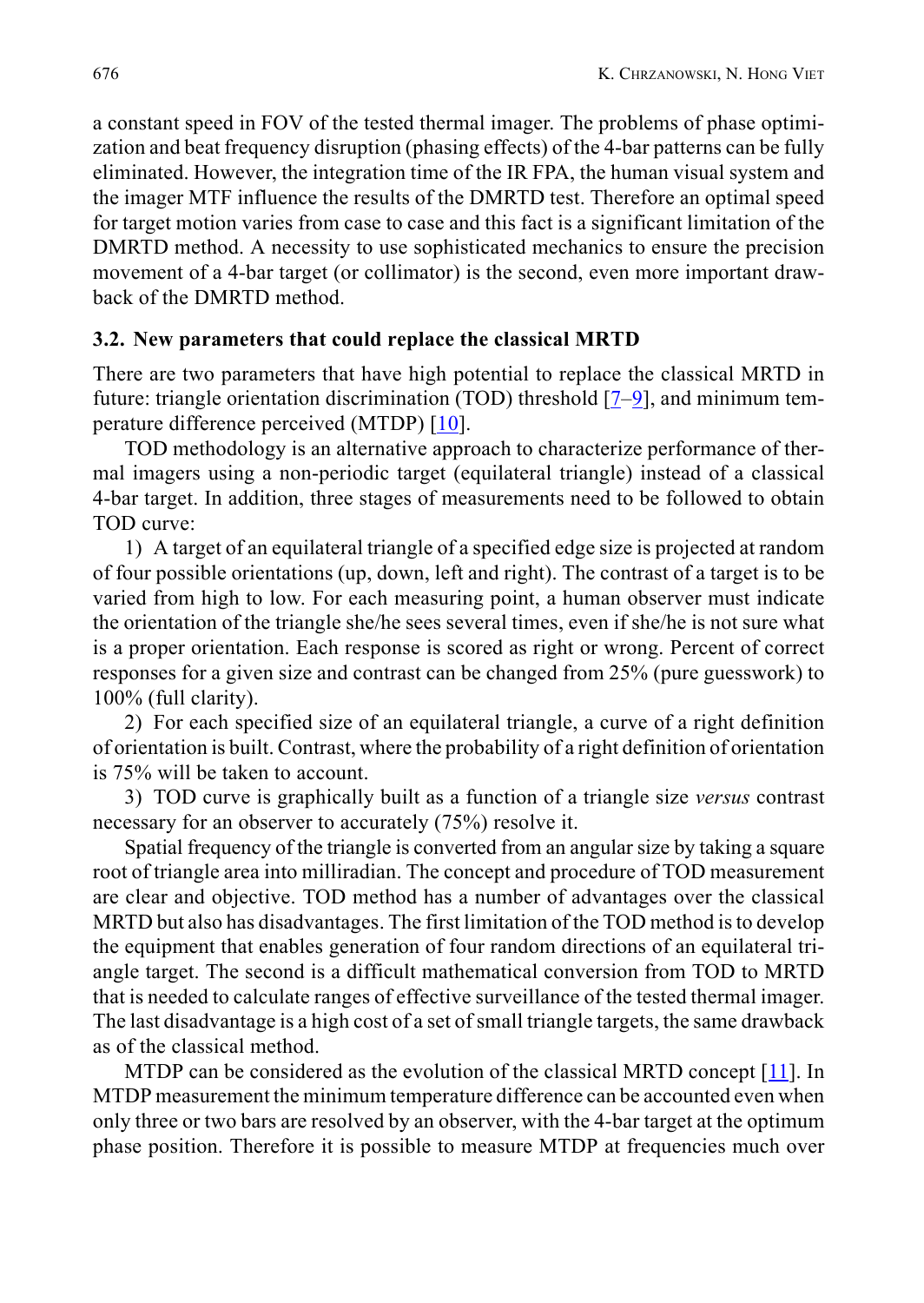Nyquist frequency  $[12]$  $[12]$  when such measurements are not possible in the case of classical MRTD. The detailed description of MTDP methodology and full procedure can be found in Ref. [\[10](#page-17-2)].

### **3.3. Emerging solutions**

Besides four competing methods reviewed above, there are at least two new emerging solutions that also compete to replace the subjective and time consuming classical MRTD.

Reference [\[13](#page-17-7)] proposes to use machine learning in MRTD measurement. In detail, the back-propagation algorithm is used in training feed-forward neural networks in measurement process. The results show that the proposed method can meet the MRTD measurement requirements.

Reference  $[14]$  $[14]$  $[14]$  presents the results of the experiment with a computer program to analyse the images of 4-bar targets generated by tested thermal imagers at a given objective threshold (signal-to-noise). In detail, this paper shows that by using a signal analysis algorithm to analyse images of 4-bar target it is possible to obtain machine generated MRTD curves. It was shown that if the required signal-to-noise ratio is optimized then the machine-based MRTDs can be very similar to the ones obtained with the help of the human observer.

### **3.4. Review of solutions to overcome classical MRTD**

All these four competitive techniques shortly reviewed in previous sections have been developed to replace classical MRTD due to the drawbacks of this classical method. However, all these new methods have some drawbacks, too. Based on the above analysis, a list of drawbacks of MRTD measurements is created for clear comparison (see the Table).

The analysis of data in the Table shows that each of known methods to measure MRTD has some limitations and a new method is needed that fully eliminates drawbacks of the classical method.

| MRTD measurement method   | <b>Drawbacks</b>                                                    |
|---------------------------|---------------------------------------------------------------------|
| Classical subjective MRTD | Subjective character of measurement.                                |
|                           | Low measurement speed.                                              |
|                           | High price of large set to 4-bar targets needed for accurate tests. |
|                           | Phasing effect close to and over Nyquist frequency.                 |
| Auto MRTD                 | Low accuracy when testing small quantities imagers.                 |
| Dynamic MRTD              | Technical problems to achieve proper speed of angular rotation.     |
| <b>TOD</b>                | Test target totally different from classical 4-bar shape.           |
|                           | Difficult conversion from TOD to MRTD.                              |
| <b>MTDP</b>               | Lack of support from standards.                                     |
|                           | Users has problems to interpret measurement data.                   |

T a b l e. Drawbacks of MRTD measurement methods.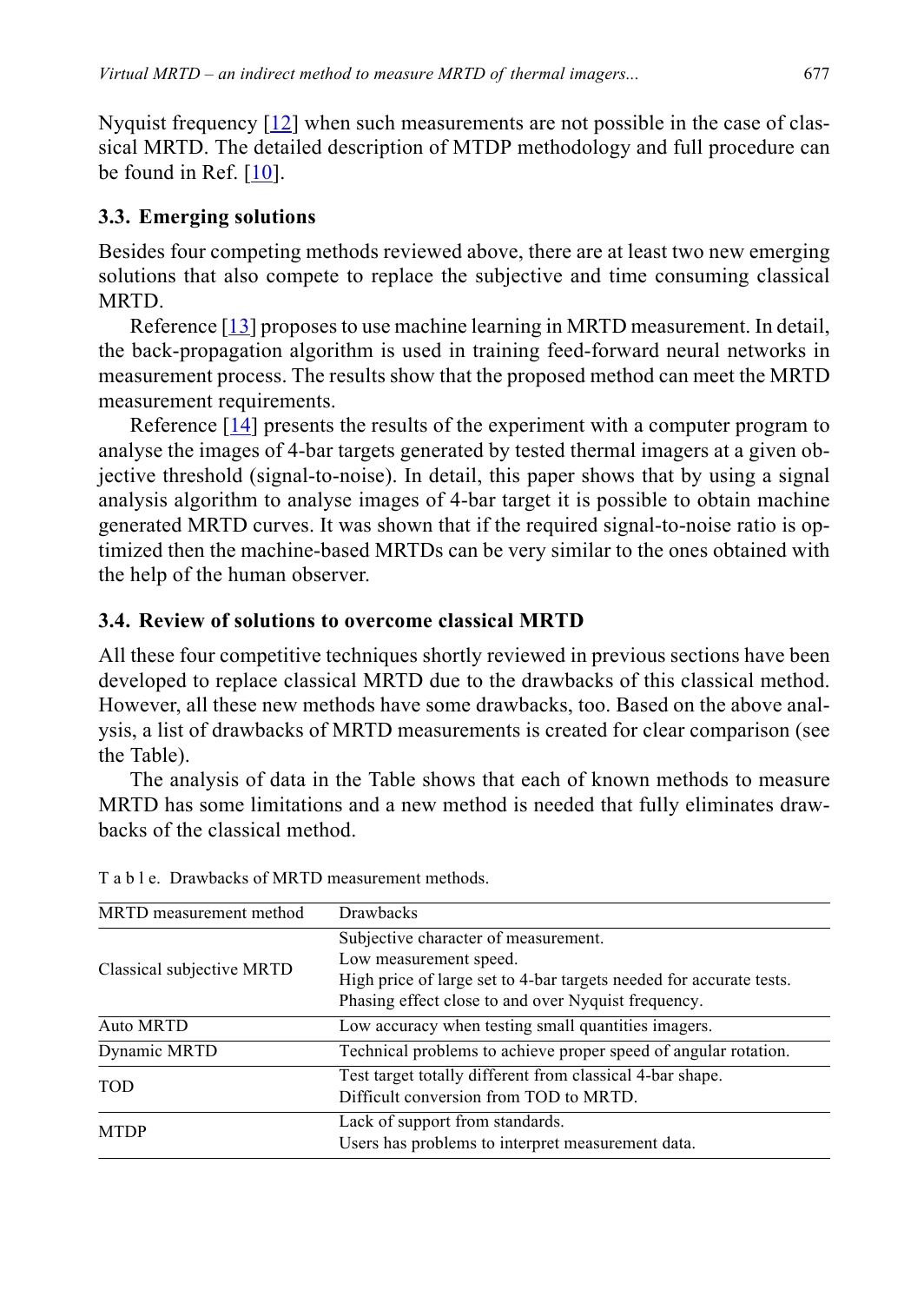## **4. Concept of virtual MRTD measurement method**

Virtual MRTD is a method to measure MRTD based on an idea of using computer simulation to create a virtual copy of a tested imager and to do later classical MRTD measurement by testing this virtual imager. In detail, virtual MRTD is based on a concept to measure MRTD of thermal imagers using a three steps measurement algorithm (Fig. 3):

1) Measurement of objective parameters (MTF, 3D-noise components, FOV) of tested thermal imager.

2) Computer simulation of tested thermal imager during MRTD tests on the basis of measured data in previous step.

3) Analysis of images of 4-bar target of variable spatial frequency and variable temperature difference by a human observer and determination of MRTD of this virtual thermal imager.

The system needed for testing thermal imagers using virtual MRTD method shown in Fig. 4 can be built by several modifications of the system for measurement of classical MRTD shown in Fig. 2**a**. These modifications are:

1) Frame grabber needed for acquisition of video images generated by the tested thermal imager.

2) Additional set of targets (edge/slit target needed for MTF measurement, multi -point cross target for FOV measurement, optional square target needed for measurement of noise/response parameters (3D-noise model)).

3) PC set as a main computing unit.

4) PC monitor to display images captured by a frame grabber.

5) Software to control a blackbody and rotary wheel.



Fig. 3. Graphical concept of virtual MRTD measurement method.



Fig. 4. Block diagram of system for testing thermal imagers using virtual MRTD method.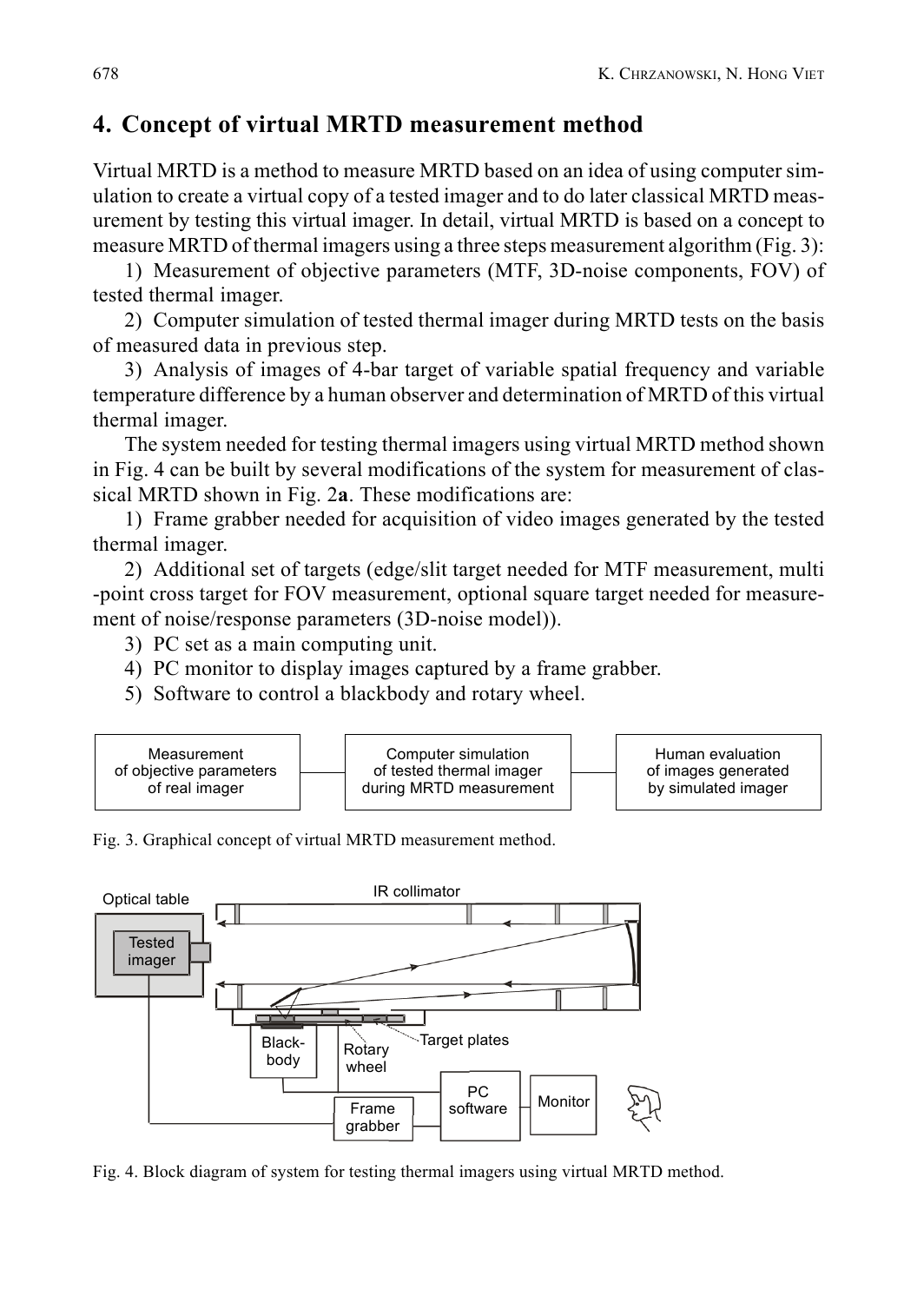6) Software for acquisition, image processing and measurement of MTF, 3D-noise parameters, FOV.

7) Software to simulate the tested imager and do virtual MRTD tests.

The system for testing thermal imagers using a virtual MRTD method can be divided into two subsystems:

1) System for measurement of both classical MRTD and main objective parameters (MTF, 3D-noise, FOV) built as a system for measurement of the classical MRTD with additional blocks Nos. 1–7.

2) Computer program to simulate the tested thermal imager during MRTD measurement process.

The systems for measurement of classical MRTD, MTF, 3D-noise, FOV can be easily obtained at the international market as such systems are offered by many manufacturers  $[15-18]$  $[15-18]$ . Computer program to simulate the tested thermal imager during MRTD measurement process is the new crucial block of a system for testing thermal imagers using a virtual MRTD method and need to be discussed in detail.

### **5. Computer program to simulate thermal imagers**

A computer program coded Dubterm that converts typical PC into a virtual thermal imager during MRTD measurement process has been developed. The program enables the simulation of a tested thermal imager during MRTD measurement process. In detail, the program on the basis of measured objective parameters (MTF, 3D-noise, FOV) treated as an input data generates on PC screen an image of a 4-bar target merged with noise background that is almost identical as the image generated by a real thermal imager during such tests. The size and contrast of a generated 4-bar target can be regulated like during the real life test. A user can determine what is a minimal temperature difference when he can still resolve four bars of a simulated 4-bar target.

The program consists of five basic modules: the targets editor module, the tests conditions module, the imager simulation module, the visualization module, and the measurement process module.

The targets editor module enables creation and editing of the parameters of a test target: number of 4-bar targets to be used in measurement process, target dimensions (bar width of the target), target position in FOV of the tested imager (centre position or random position), and optional movement speed of a test target (potential simulation of dynamic MRTD).

The test conditions module enables control of parameters of the collimator (focal length and transmittance), ambient temperature and conditions for MRTD measurement process (number of observers, type of MRTD tests (both positive and negative contrast or only positive contrast)). In addition, the module calculates radiant signals emitted by the target and the background that come to the imager input and create the input scene.

The imager simulation module is the heart of the Dubterm image generator. This module enables the import of a series of measured objective parameters of the simu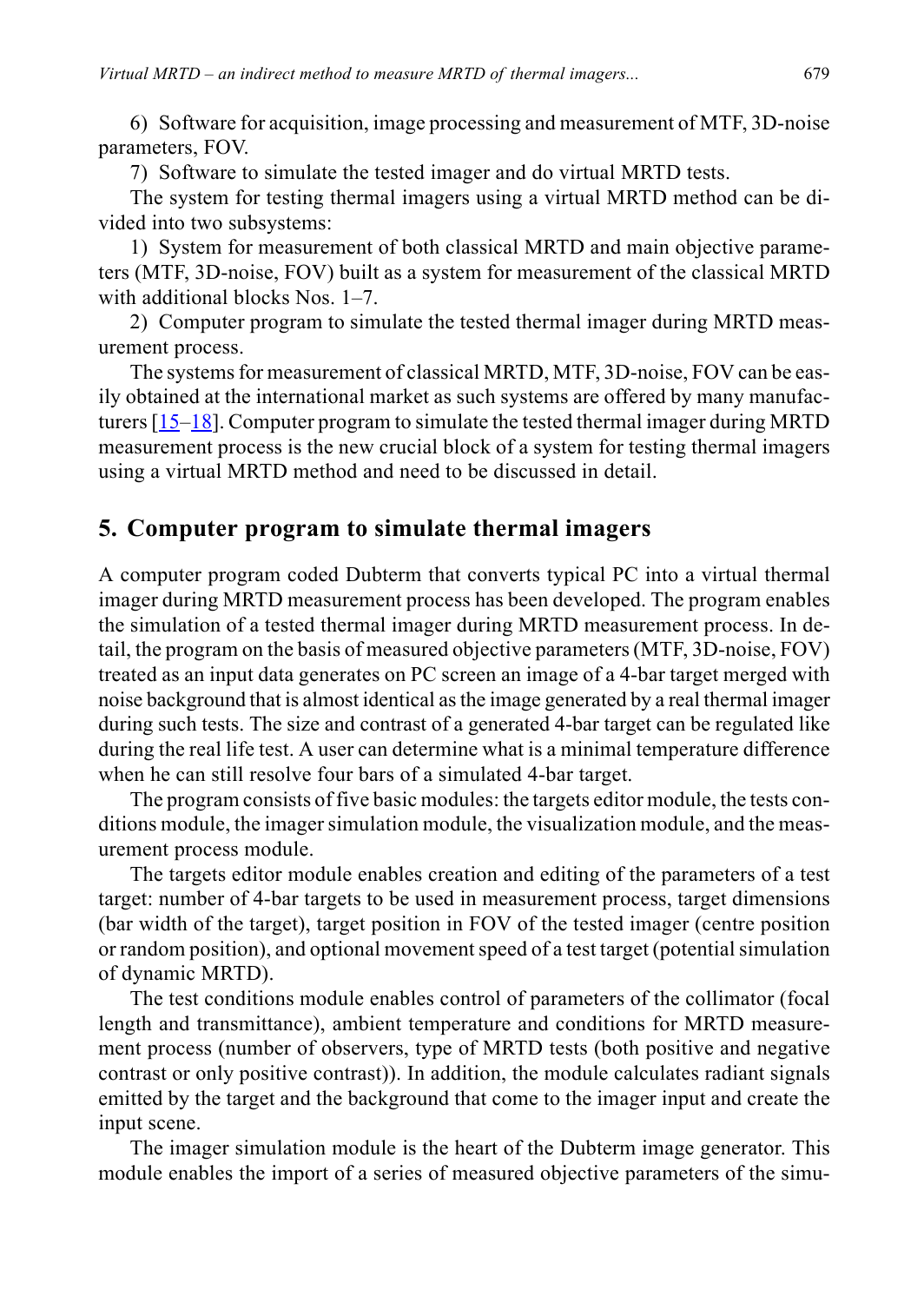lated thermal camera: MTF, 3D-noise parameters, and FOV. The user is expected also to specify a spectral band of this tested imager. On the basis of these imported camera parameters and the data from the previously discussed modules the imager module calculates the final output image of the 4-bar target.

The visualization module creates the final output thermal image for the current camera settings like: the mode of the field of view (narrow, wide), brightness, contrast, polarity, and digital zoom. The users can use a manual mode when they can control manually all these settings or automatic mode when they program and optimize the brightness level and contrast.

The measurement process module enables to carry out the classical MRTD measurement procedure (changing active target, regulation of temperature, recording of values of minimal temperature differences when an observer can resolve four bars of the target, presentation of MRTD data in the form of a table, and graphical presentation of MRTD data) using a virtual thermal imager simulated on monitor.

Dubterm is a computer program written in C++ using OpenGL graphic library that can work in the Windows 7/10 operating systems. It is fine, a user friendly computer program but the crux of this program is not programming but mathematical modelling that makes possible the simulation of thermal imagers.

### **6. Mathematical modelling of thermal imagers**

Mathematical model of thermal imagers during measurement of MRTD used by Dubterm computer program is based on the following assumptions:

1) Thermal imager can be considered as an image processing system that converts a perfect analog image of the target of interest (4-bar target) into a non-perfect digital copy of the input image.

2) Non-perfection of the output image is generated due to three effects: blurring, noisiness, and digitization.

3) The image blurring can be mathematically described using a theory of linear filtration on the basis of a measured MTF function of the tested imager.

4) Fast Fourier transform algorithms can be used to accurately model the blurring of an input analog image into an output digital image on condition that the calculations shall be carried out at an image resolution at least 16 times higher than the resolution of the output image.

5) The image noisiness can be mathematically described using 3D-noise model parameters of the tested imager.

6) Digitization effect can be described by the resolution of IR FPA sensor used by the tested thermal imager.

7) Both MTF and 3D-noise parameters do not vary in time and do not depend on imager settings. Practically it means that the tested thermal imager can be fully characterized by one time measurement.

The first assumption is almost fully fulfilled. There is no logical arguments why the thermal imager cannot be considered as an image processing system that degrades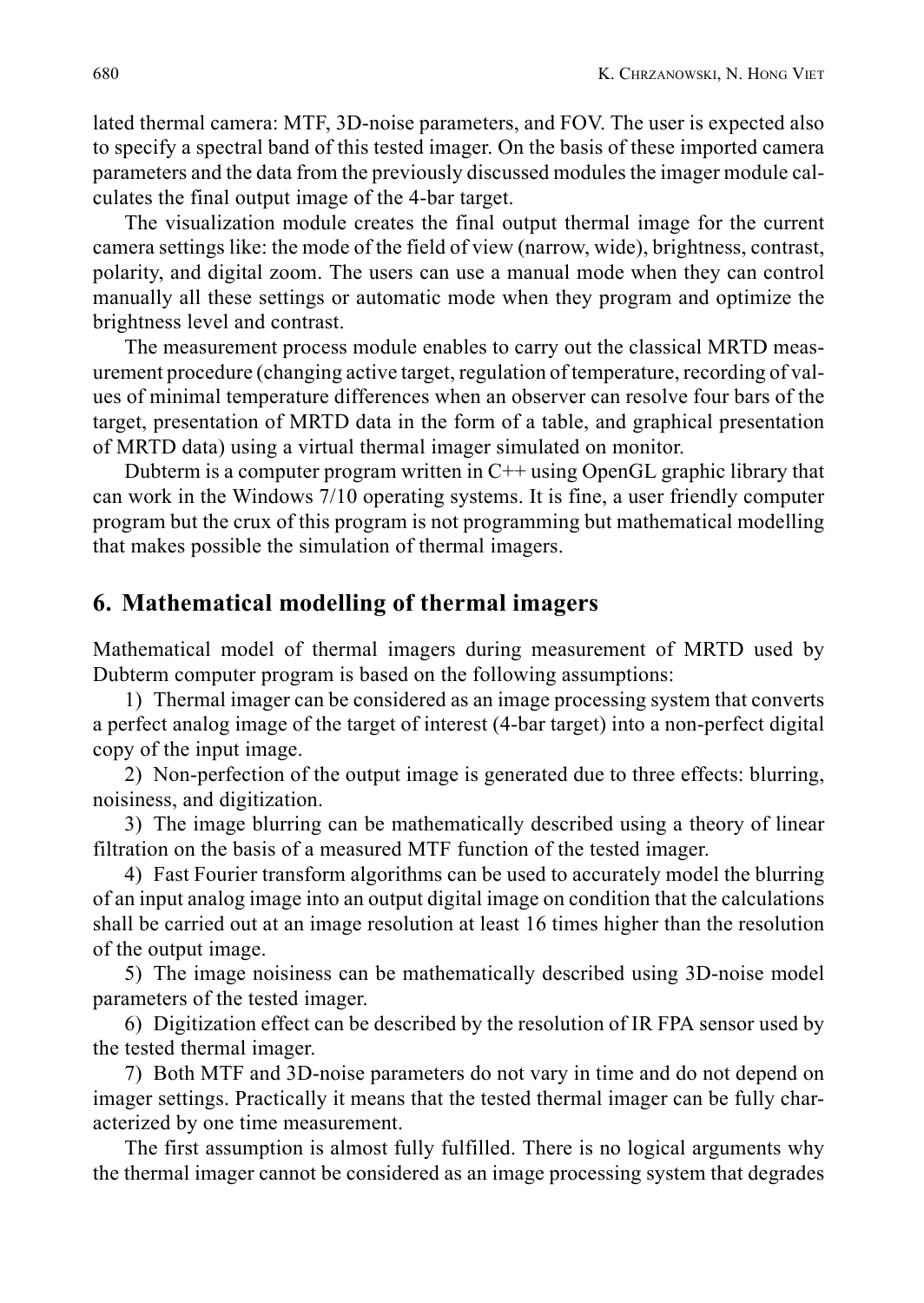the perfect input analog image. The questionable is only the assumption that the output image is digital in situation when the majority of thermal imagers generate an output video image in analog video standards. However, the fraction of fully digital thermal imagers is quickly rising. In addition, the analog video image can be converted into the digital video image using frame grabbers.

The second assumption appears also easy to be accepted. Both noise and blurring can have a very broad meaning. It is also clear that image digitization can be considered as a form of image degradation.

The third assumptions can be treated as questionable. Modern thermal imagers are electronic devices that are partially non-linear and use advanced image processing that can limit the accuracy of a linear filtering theory used to model the effect of image blurring. In addition, the assumption concerning the use of MTF as a basic input parameter means that it was assumed that there is a symmetric response of a thermal imager to input point sources. However, for small temperature differences thermal imagers are proved to be quasi-linear. Next, the deviations from symmetric response are typically small.

Fast Fourier transform (FFT) is a convenient tool for fast image processing of digital images. However, initial experiments carried out by the authors have shown that accurate blurring of an input analog image into an output digital image using FFT tools is not possible if calculations are carried out at image resolution equal to IR FPA resolution. These experiments have shown that high accuracy of blurring process can be achieved if calculations are carried out at image resolution at least 16 times higher comparing to IR FPA resolution.

The fifth assumption appears to be relatively sound. 3D-noise is a complex model when noise is characterized by a set of eight parameters [[19\]](#page-17-11). All these parameters describe in detail different types of noise present in a video image generated by thermal imagers. When combined together these eight noise components give very realistic description of noisiness of a video image.

The sixth assumption is the easiest to accept. It is obvious that a digitization effect can be described by the resolution of IR FPA sensor used by the tested thermal imager. However, it should be kept in mind that in the case of thermal imagers with an analog video output, the digital image of resolution equal to resolution of IR FPA is converted to the analog video image of PAL/NTSC format of slightly higher image resolution.

The seventh assumption is never fully fulfilled. 3D-noise model parameters always vary with time. The same occurs but to a smaller degree with MTF. In addition, both parameters depend slightly on imager settings like gain and brightness. However, both the variations and dependences are not typically significant and this assumption can be considered as justified.

After discussing the assumptions, let us present a mathematical algorithm. From mathematical point of view, Dubterm works according to a following algorithm:

1) Import of raw video image data used to measure objective parameters (MTF, 3D-noise, FOV) captured at standard image resolution/dynamic (image resolution of IR FPA sensor and image of standard 8 bit dynamic).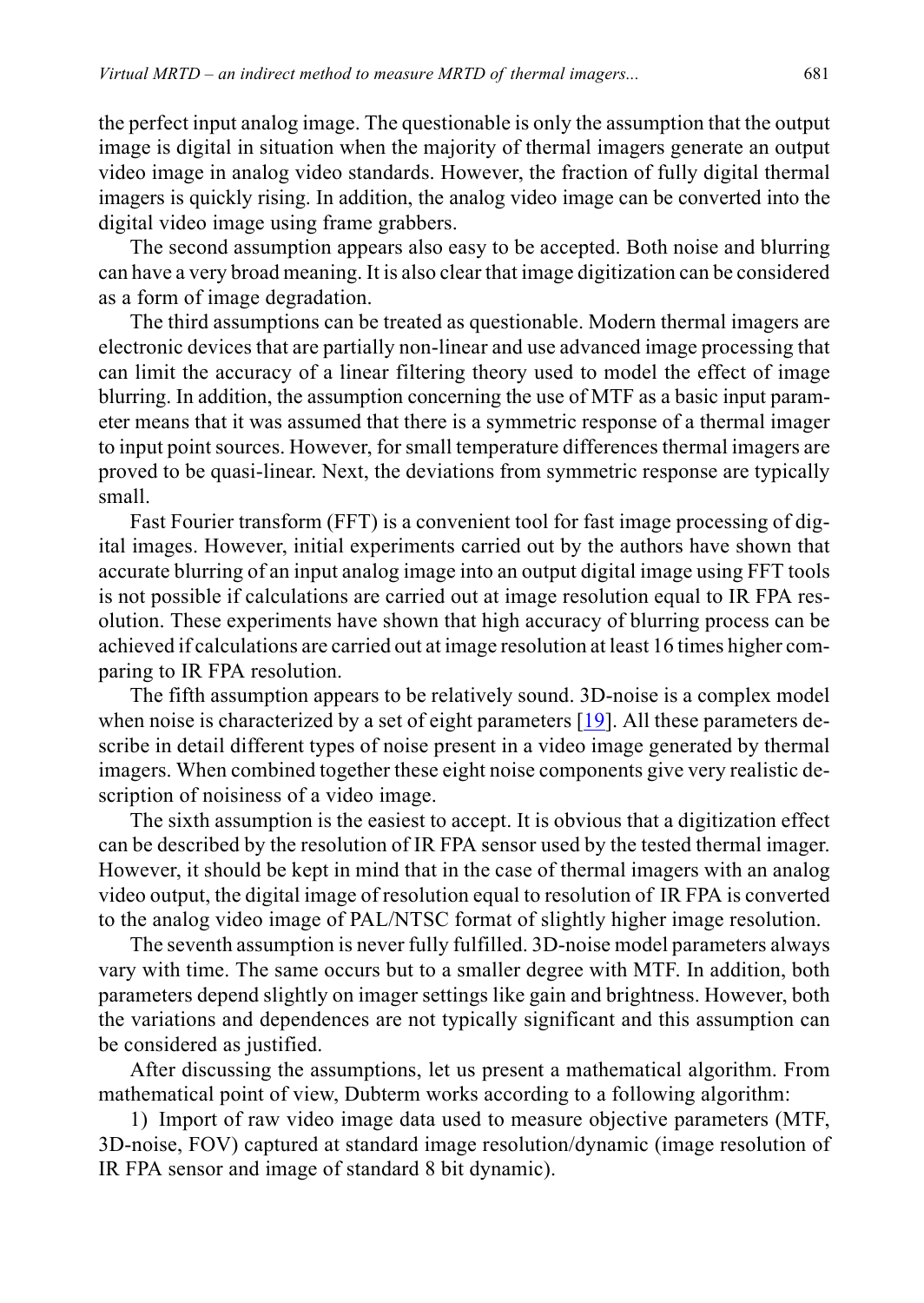2) Conversion of the captured raw video image to high resolution/high dynamic image. The latter term means the image of resolution 16 times higher over standard sensor resolution and image of 16 bit dynamic. Interpolation algorithms are used to increase the image resolution/dynamic of captured raw video image.

3) Determination of MTF, 3D-noise, FOV of tested thermal imager.

4) Creation of analytical model of input scene for specified test conditions (size of active 4-bar target, collimator type, ambient temperature).

5) Conversion of analog input scene to high resolution/dynamic input image.

6) Operation of image blurring of the input high resolution/dynamic image.

7) Operation of degradation of noise-free blurred high resolution/dynamic video image calculated in previous step by adding all components of 3D noise.

8) Conversion of high resolution/dynamic blurred, noisy output image to standard resolution/dynamic image to be analyzed by an observer.

9) Graphical presentation of video image calculated in previous step on PC screen. User can regulate both temperature difference of the simulated target and different imager settings (contrast, brightness, zoom, FOV).

10) Determination by the user of minimal temperature difference between target bars and background when the user can resolve all four bars.

11) Repeating of the steps 4–10 for different targets and calculation of virtual MRTD.

The steps 6–8 are of critical importance and shall be described in detail.

Operation of image blurring of the input high resolution high dynamic image is done in three stages (Fig. 5). First, Fourier transform is performed on the input scene image (high resolution/dynamic image). Second, a multiplication of Fourier transform of the input scene and MTF of the simulated thermal imager is done. Third, an inverse Fourier transform from result of the previous step is performed. The blurring operation is done



Fig. 5. Graphical mathematical model used for blurring operation.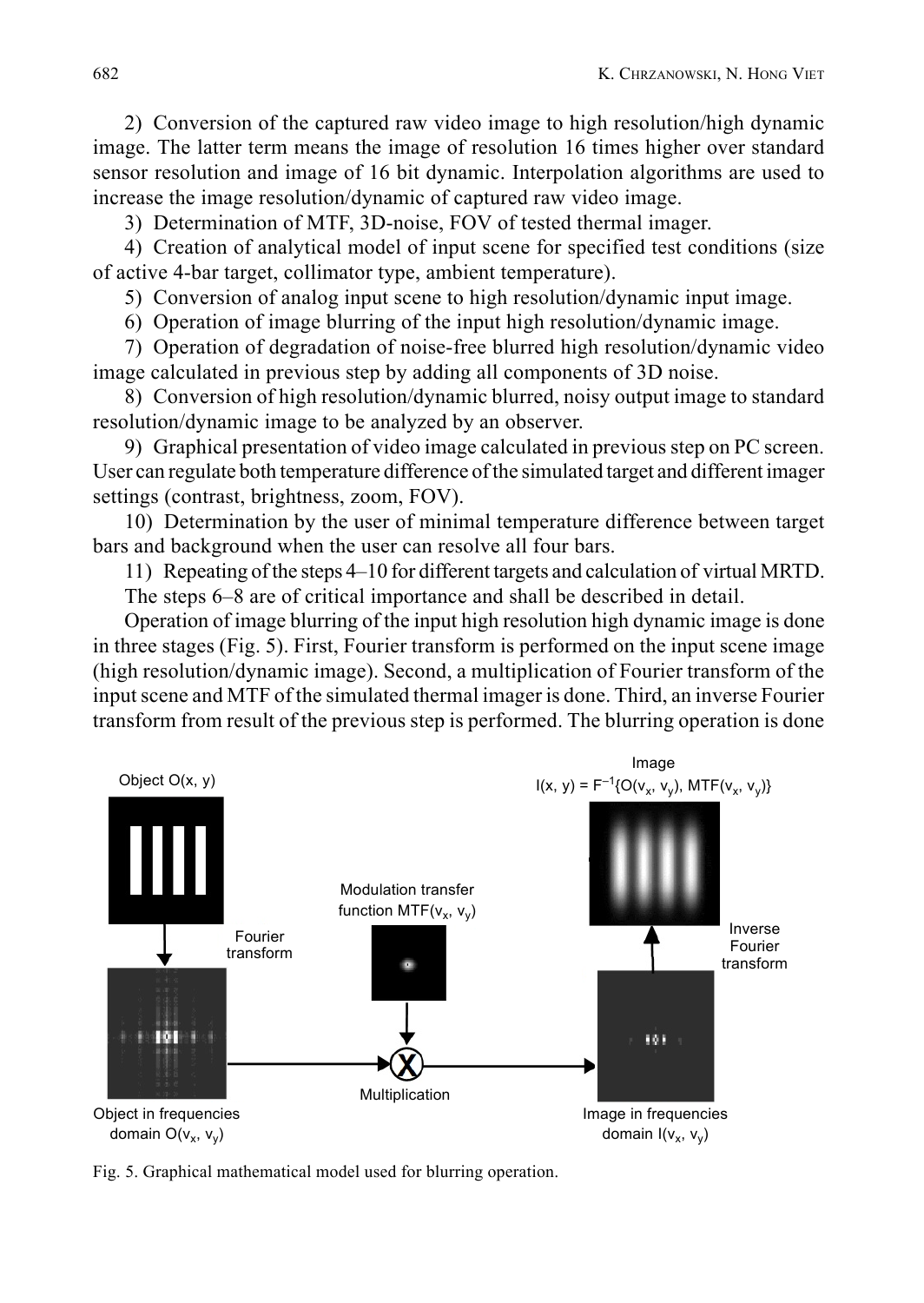for two dimensional blurring based single-orientation measured MTF (assumption that horizontal MTF equals to vertical MTF) or first horizontal blurring and later vertical blurring if data on measured MTF of tested imager at two directions are available. Fast Fourier transform is used for both stages to speed up calculations.

Operation of the degradation of noise-free blurred high resolution/dynamic video images is done by adding a series of noise components of 3D-noise model. In detail, the output signal for each pixel of the analysed output image is calculated as a sum of input signals of the current pixel of interest and a series of noise random variables that represent different noise components:

$$
U(t, v, h) = I(t, v, h) + N(0, \sigma_t) + N(0, \sigma_v) + N(0, \sigma_h) + N(0, \sigma_{tv})
$$
  
+  $N(0, \sigma_{vh}) + N(0, \sigma_{tvh}) + N(0, \sigma_{th})$  (3)

where  $t$  is the time coordinate;  $v$  and  $h$  are spatial coordinates of the pixel of interest;  $U(t, v, h)$  is the output signal at the coordinates  $t, v, h$ ;  $I(v, h)$  is the input signal for the pixel of coordinates *v* and *h*; *N* is the noise random variable of expected values equal to zero and standard deviation  $\sigma$ , and  $\sigma_t$ ,  $\sigma_v$ ,  $\sigma_h$ ,  $\sigma_{tv}$ ,  $\sigma_{th}$ ,  $\sigma_{vh}$ ,  $\sigma_{tvh}$  are components of 3D-noise model.

The conversion of an output high resolution blurred, noisy output image  $U(t, v, h)$ to standard resolution/dynamic video image is a simple scaling down operation of a high resolution/dynamic bitmap to a lower resolution/dynamic bitmap. It is typically a conversion of 16 bit bitmap of resolution  $10240 \times 7680$  pixels to 8 bit bitmap of resolution  $640 \times 480$ .

### **7. Experimental verification of virtual MRTD method**

The authors carried out the experimental verification of a hypothesis proposed in this paper by making MRTD measurement of a series of thermal imagers using two measurement methods:

- 1) Classical MRTD measurement method;
- 2) Virtual MRTD measurement method.

The tests have been carried out using two upgraded commercially available test systems coded as TAIM (Fig. 6**a**) and MS300 (Fig. 6**b**) [[15\]](#page-17-9). The TAIM/MS300 are commercial codes of typical test systems (collimator, blackbody, rotary wheel, set of targets, PC set, frame grabber, control software, and test software). The word upgraded means that earlier discussed computer program Dubterm has been installed on the PC of the test TAIM/MS300 systems. Two test systems have been used to fit better to tested two groups of thermal imagers: short range imagers and large ultra long range imagers.

Over a dozen of thermal imagers has been tested. Here we present only results obtained for only two thermal imagers that can be considered as representatives from two main groups of surveillance thermal imagers offered on the international market:

- 1) Short/medium range portable non-cooled LWIR thermal imager,
- 2) Long range stationary/mobile cooled MWIR thermal imager.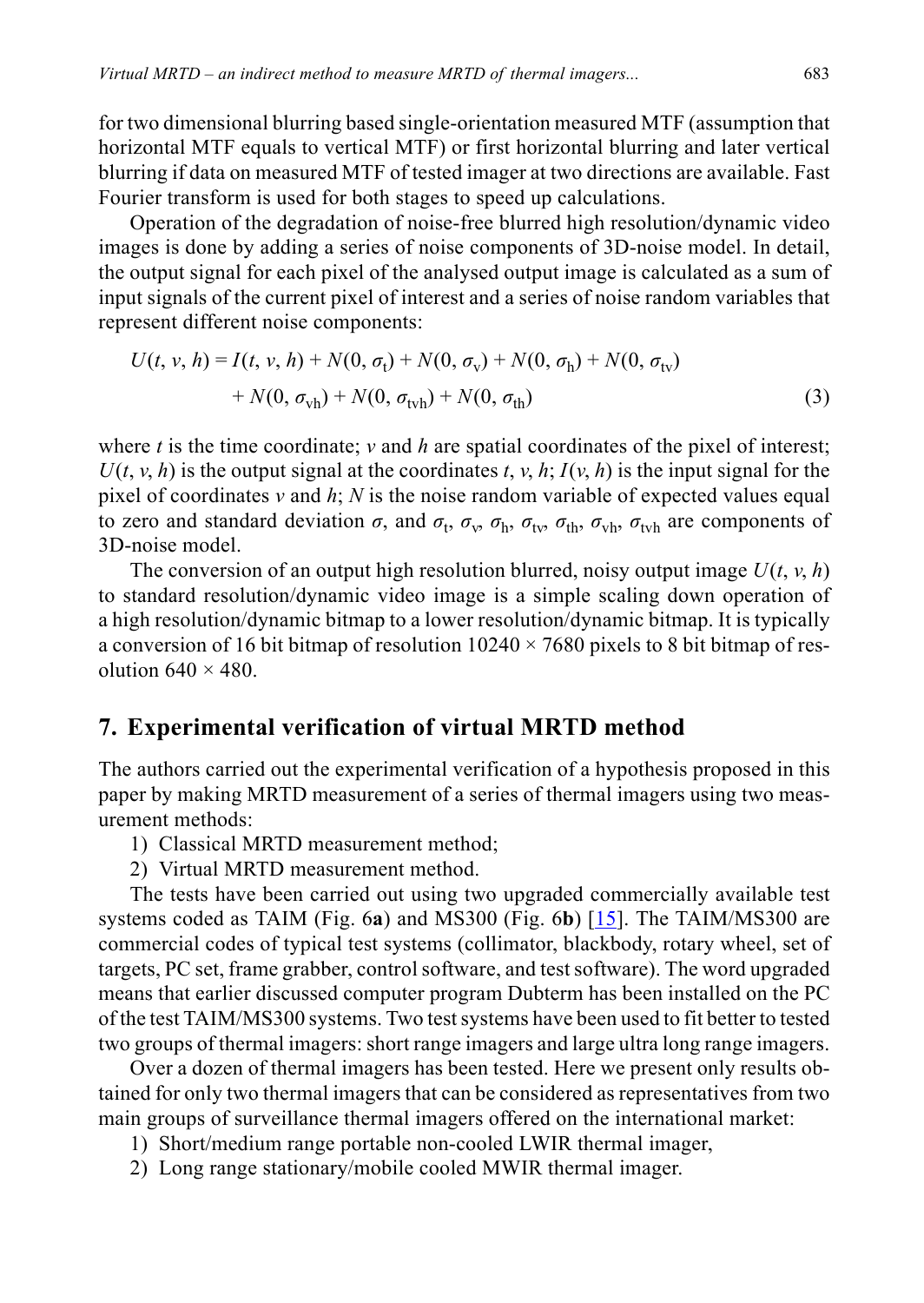

Fig. 6. Photos TAIM (**a**), and MS300 (**b**) test systems.

Non-cooled LWIR thermal camera with LWIR objective of 100 mm focal length and of  $6.5^\circ \times 4.9^\circ$  FOV from Etronika Ltd is a representative of short/medium range non-cooled LWIR thermal imagers.

Cooled MWIR imager with zoom optics at 825mm focal length and  $0.67^{\circ} \times 0.53^{\circ}$ FOV coded as HeatSeekIR 4H from Optix Co Bulgaria is a representative of the long range cooled MWIR thermal imagers.

Measurement results of MRTD of these two exemplary thermal imagers obtained using two measurement methods are shown in Fig. 7.

The measurement results similar to the data shown in Fig. 7 have been obtained in case of other tested thermal imagers. Therefore the following conclusions can be formulated on the basis of obtained experiments:

1) There is a good agreement between the classical MRTD measurement method and the virtual MRTD measurement method. Both classical MRTD and virtual MRTD show the same trends.



Fig. 7. MRTDs of the exemplary non-cooled LWIR (**a**), and cooled MWIR (**b**) thermal imagers.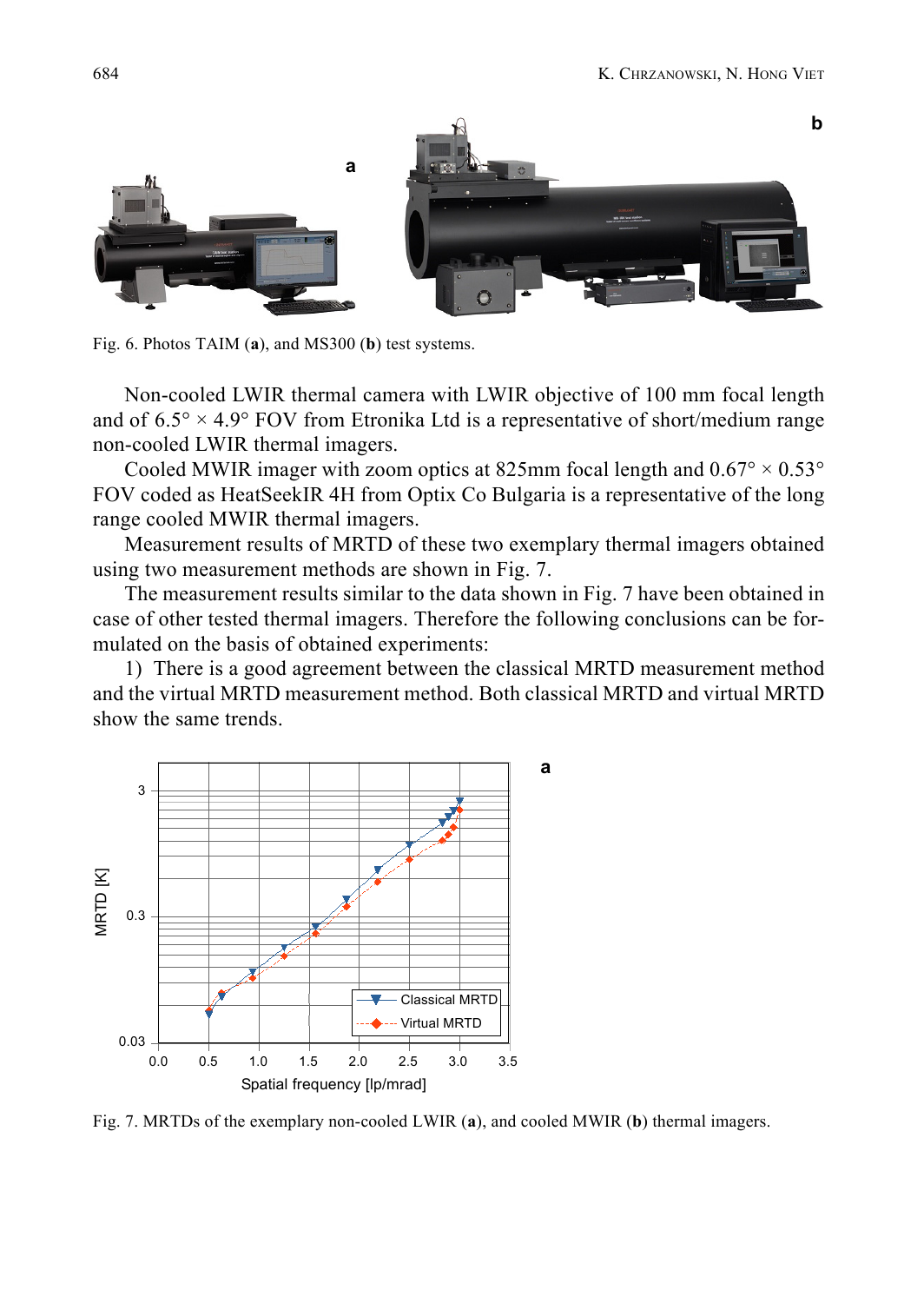



2) The highest relative differences are recorded at a low spatial frequency range. The authors cannot fully explain the reason for such a situation. However, this range is not important in main application of MRTD: calculation of recognition ranges according to NATO standard (high and medium ranges are used).

3) The recorded differences between the classical MRTD and the virtual MRTD are noticeable but still are surprisingly low if we consider the differences at a level as high as 50% which are often cited between two laboratories using the same classical MRTD measurement method [[2](#page-16-3)].

#### **8. Discussion**

The results of experiments presented in previous section show that if the classical MRTD and virtual MRTD are carried out by the same test team then the differences are at a relatively low and acceptable level. Practically it means that virtual MRTD can be treated as a potential near perfect MRTD measurement method due to a series of advantages.

First, measurement time of MRTD using virtual MRTD method is many times shorter comparing to the classical measurement method. The main gain comes from the fact that a user can regulate temperature of virtual blackbody without any noticeable delay while in the case of real blackbody it is necessary to wait up to one minute to have the blackbody stabilized at a single chosen temperature and experiments are to be carried out sometimes for hundreds of temperature points.

Second, cost of testing a series of different thermal imagers using the virtual MRTD method is much lower comparing to the cost of such tests using a classical MRTD method. Time factor was already mentioned. The second factor is a reduced number of re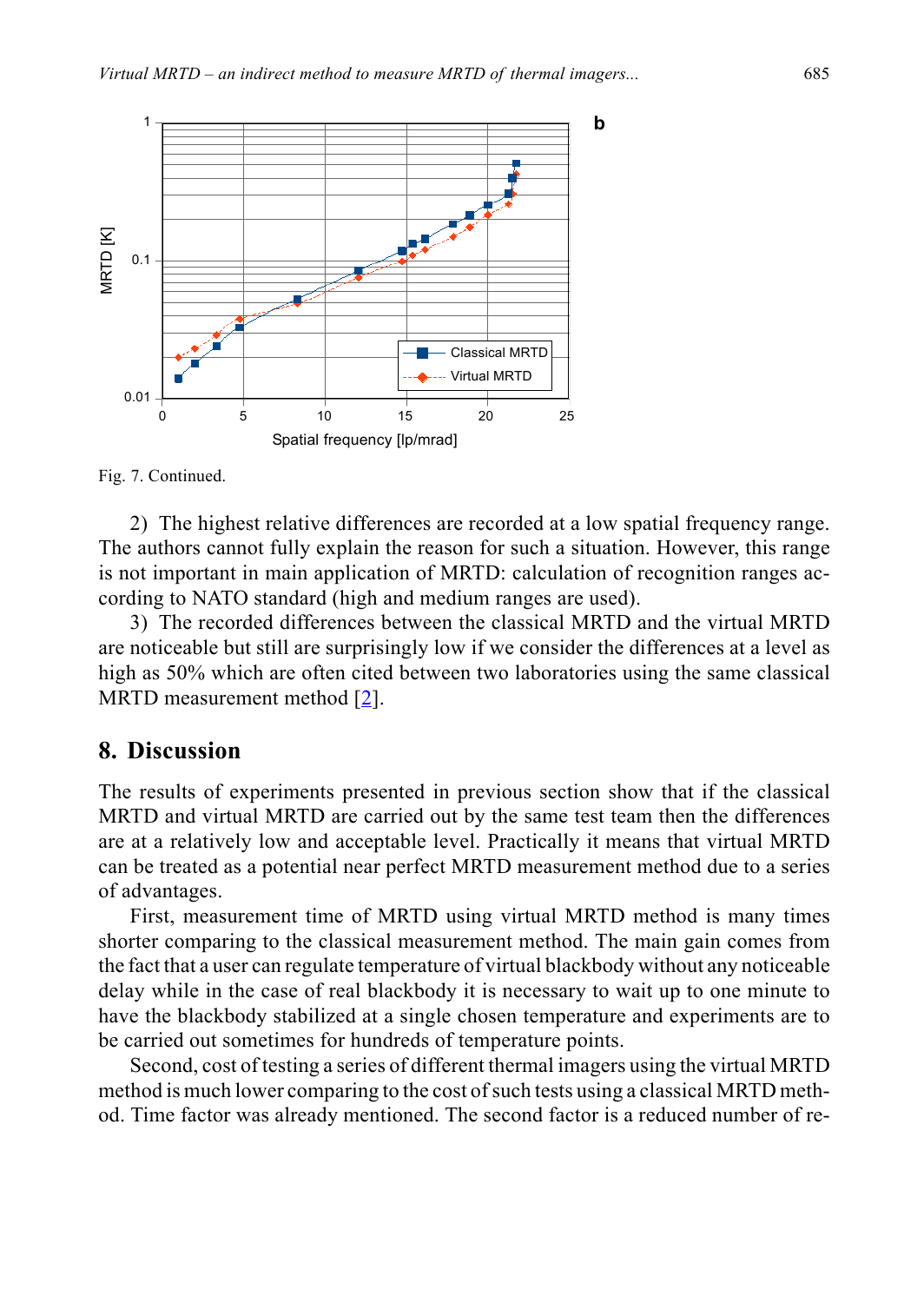quired targets. In case of virtual MRTD only two targets (the edge target needed for MTF measurement and dot cross target for FOV measurement) are needed when many dozens of 4-bar targets are needed in case of classical MRTD method.

Big number of 4-bar targets originates from the fact that there are myriads of types of thermal imagers at an international market having Nyquist frequency that vary significantly from about 0.03 lp/mrad in case of imagers with extremely wide FOV to about 40 lp/mrad in case of imagers with extremely narrow FOV. At the same time, it is critical to measure MRTD at frequencies close to Nyquist frequency because measurements at this spatial frequency range are needed later for accurate calculation of ranges of detection, recognition and identification of targets of interest using the tested imager.

Third, phasing effect close to Nyquist frequency of the tested imager can be eliminated when testing using virtual MRTD method by activating angular movement of the virtual target at speed about ¼ pixel per frame. The same effect can be achieved also in the case of real systems by moving the bar pattern relative to the sampling lattice with optimum speed (about  $\frac{1}{4}$  pixel per frame). However, in the case of a real test system such solution is a technical challenge due to the necessity to develop a precision mechanical stage that generates a significant price increase of the required test system.

Fourth, virtual MRTD method gives a test team the ability to keep testing conditions unchanged at any time. That means that testing conditions are the same for each observer in the test team. This feature of virtual MRTD method will help to increase the accuracy and repeatability of MRTD measurement. The importance of this feature is known for all experienced MRTD test teams. It is a common situation that tests of the same thermal imager at some time intervals generate often slightly different results due to minimally changed ambient temperature, imager settings or other factors.

Fifth, virtual MRTD method is a near perfect solution to solve problems of measurement of MRTD of thermal imagers to be used at extreme temperatures (ambient temperatures below  $-20^{\circ}$ C or over  $+40^{\circ}$ C). The simplest solution for such tests is to insert both the test systems, tested imager and human crew to a big temperature chamber. However, very few humans can withstand the work for several hours in temperature chambers in such extreme temperatures. Next, the expensive big chamber is out of any other use for a long time. In case of virtual MRTD method only short duration measurement of objective parameters of tested thermal imager is needed. Next, a human operator can be outside the chamber if needed. Virtual MRTD tests can be later done at comfortable laboratory conditions.

The proposed virtual MRTD method of MRTD measurement is based on a concept that differs very significantly from any other known methods: auto MRTD, dynamic MRTD, TOD, and MTDP. The closest is auto MRTD. Virtual MRTD like auto MRTD requires to measure some objective parameters of a thermal imager but the measurement is done in a totally different way. In case of auto MRTD a simple mathematical formula must be the same for a long batch of tested imagers. In case of virtual MRTD the typical measurement using a human operator is imitated using a computer simulator employing a sophisticated mathematical model that varies from case to case. There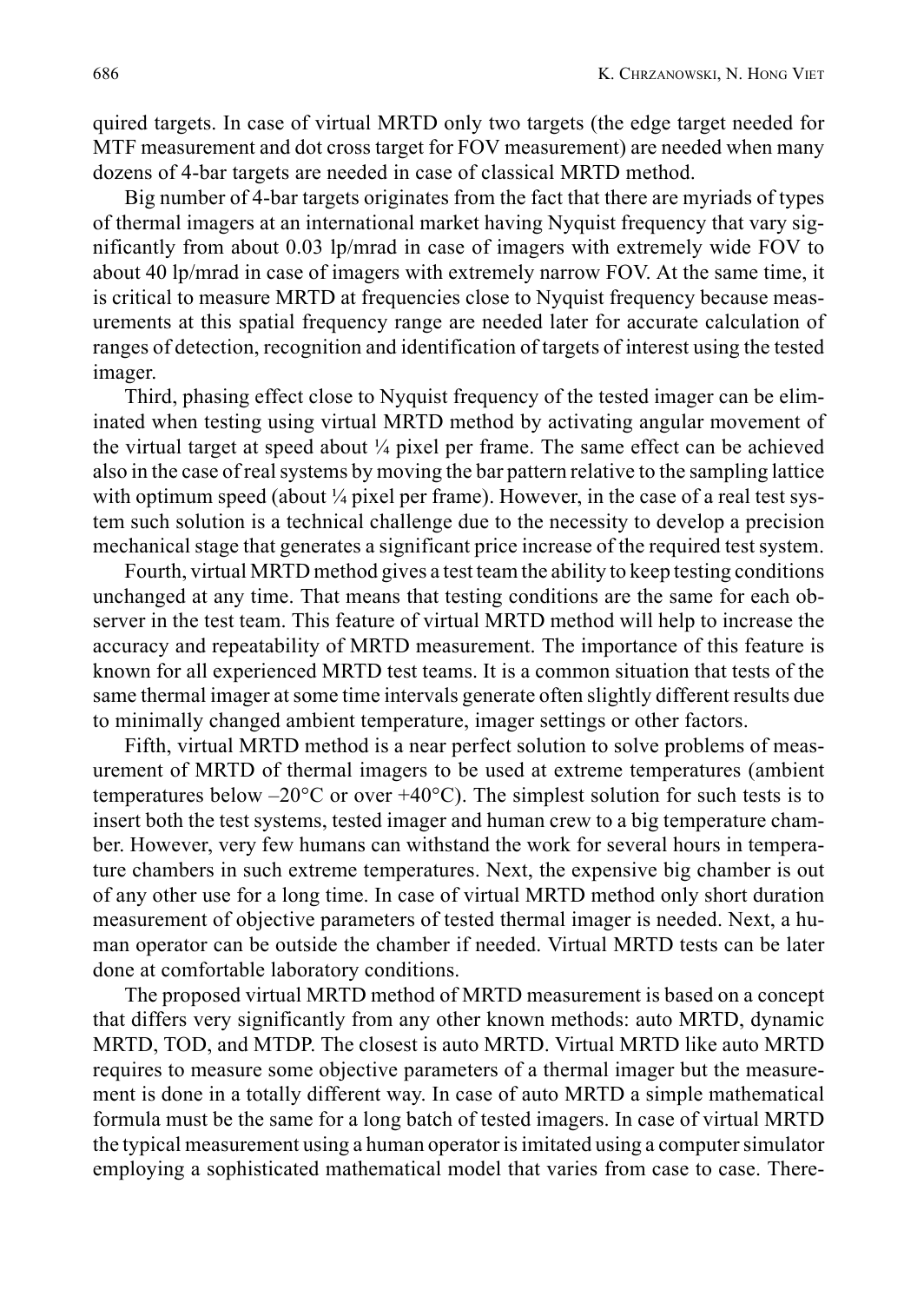fore, a possibility that a poorly working thermal imager can pass virtual MRTD (like it is common in auto MRTD) is near zero.

There are also some limitations of this proposed MRTD measurement method.

First, virtual MRTD cannot be used to measure MRTD of analog thermal imagers that present video image on analog video monitors or for testing a direct view thermal imager that do not have outputs of an electronic video image. Virtual MRTD can be used only when a digital video image from tested imager can be captured (digital thermal imagers or analog imagers but integrated with frame grabbers). However, it should be emphasized that a fraction of digital thermal imagers on international market is quickly rising and such imagers will soon be market majority.

Second, virtual MRTD can be used for accurate MRTD measurement only for thermal imagers having a quasi-symmetrical point spread function PSF (symmetrical image blur of a point source) because the mathematical simulation model of virtual MRTD assumes that the imager optical transfer function OTF equals the modulation transfer function MTF neglecting phase transfer function PTF contribution. However, the measurement of MRTD is typically done using a target located in the centre of an imager FOV where the point spread function PSF is typically quasi-symmetrical and neglecting PSF does not generate the noticeable loss of realism of an output image.

The authors have made an assumption that OTF equals to MTF due to a market reality when typical systems for testing thermal imagers do measure MTF but do not measure PTF. However, the authors plan in near future to change algorithm, modify software to include PTF influence on output image and to eliminate this assumption.

### **9. Conclusions**

The proposed method of MRTD measurement of a thermal imager coded as a virtual MRTD method offers a series of advantages over classical MRTD, modified measurement methods (dynamic MRTD, auto MRTD) or different known solutions to replace classical MRTD like TOD or MTDP. In detail, virtual MRTD offers higher measurement speed, lower cost and typically better accuracy in comparison with classical MRTD or equivalent measurement methods. Therefore it can be expected that in future a significant fraction of MRTD measurement of thermal imagers shall be done using virtual MRTD method.

*Acknowledgements* – Research presented in this paper was funded by a grant from the National Center for Research and Development of Poland No. MAZOWSZE/0043/19.

#### **References**

- <span id="page-16-0"></span>[1] NATO, *Definition of Nominal Static Range Performance for Thermal Imaging Systems*, STANAG 4347, 1995.
- <span id="page-16-3"></span>[2] HOLST G.C., *Testing and Evaluation of Infrared Imaging Systems*, JCD Publishing Co., 1993.
- <span id="page-16-1"></span>[3] CHRZANOWSKI K., *Testing thermal imagers*, Military University of Technology, 2010.
- <span id="page-16-2"></span>[4] PERIĆ D., LIVADA B., *MRTD Measurements Role in Thermal Imager Quality Assessment*, 2019.